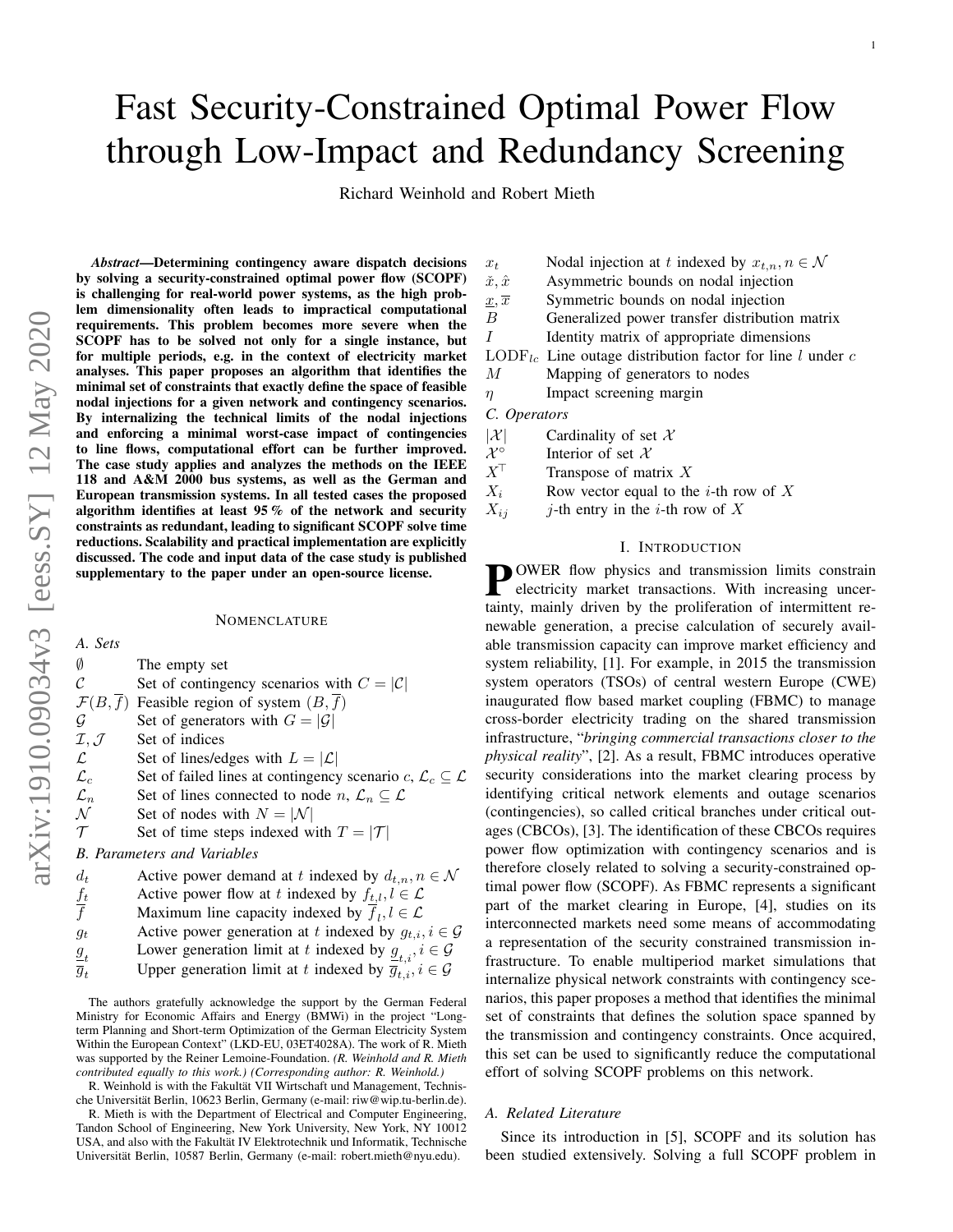practice is typically obstructed by the dimensions of the resulting numerical problem and its computational complexity, [6]. However, it is well known that only a limited subset of credible contingencies will eventually be active at the optimal solution, [7]. Leveraging the fact that a candidate solution can easily be checked for feasibility, standard state-of-the-art approaches rely on iteratively adding contingency scenarios to a reduced base problem. This method was proposed in [5], [8] and has since been improved and extended, e.g. by more efficient constraint selection methods based on line loading, [9], impact bounds, [10], or a ranking of corrective actions, [11]. Further extensions towards corrective control actions have been proposed, e.g. in [12], and [13] includes the risk of failure of these actions. To decrease solution time, decomposition techniques based on Bender's Decomposition, [14]–[17], or decentralized optimization based on the Alternating Direction Method of Multipliers (ADMM), [15], [18], [19], have been proposed. Departing from the iterative solution approach, recent work in [20], [21] use data-driven decision making trees to map contingencies to conditional line transfer capacities that ensure secure and stable post-contingency operation.

The methods in [8]–[21] are concerned with the solution of a specific instance of the SCOPF problem. As such, they can be feasible in the context of day-to-day operational computations, but might be too complex for simulations that require solving an SCOPF for multiple time steps, even under the DC power flow assumption. Alternatively, the SCOPF can be simplified by identifying constraints that are never active (redundant). Respective methods haven been proposed in the context of network-constrained unit commitment without contingencies, e.g. in [22]–[25]. In the context of a mixed-integer security constrained unit commitment problem, [26] define bounds on the decision variables and then identify constraints that are redundant given these bounds. A two step method combining a data-driven pre-screening and an iterative reintroduction of previously discarded constraints was proposed in [27].

Our approach in this paper is closest related to the notion of "umbrella contingencies", which have been introduced in [7]. This contingency (sub)set contains the most restrictive outages that cover for all other possible outages implicitly and is independent from case-specific objective functions and uncertain parameters, such as load profiles or renewable generation. While computing the SCOPF with this subset of contingencies has been shown to significantly reduce its solve time, identifying this set, on the other hand, is itself obstructed by impractically high computational effort. To improve umbrella constraint discovery, network partitioning to enable parallel computation, [28], and approximate pre-processing, [29], has been proposed. However, these approaches require an additional layer of implementation and the results are sensitive to the partitioning method. In [30] neural networks are proposed to predict umbrella constraints if system conditions change, but this requires previous identification of training sets.

# *B. Contributions*

Similar to [28], [29], this paper proposes a method to identify a minimal set of constraints that exactly represent the space of feasible nodal injections defined by the transmission system and its contingency scenarios. Relative to [28], [29] we improve the discovery of this minimal set by leveraging a geometric algorithm based on [31] that scales better and avoids additional preprocessing. Also, no pregenerated or historical samples are required. The resulting minimal set directly relates to the CBCOs, as it collects constraints of transmission lines that are critical under some critical outages.

Additionally, we demonstrate two methods that further reduce the number of necessary constraints, such that the time needed to identify these constraints and the solve time of the subsequent SCOPF is further decreased. First, we propose to only include constraints that are non-redundant under the condition that the nodal injection at each node does not exceed predefined technical limits. In geometric terms, these technical nodal injection limits add additional cuts to the SCOPF solution space and generally remove more than one of the CBCO-related constraints. Second, we show how a large number of constraints can be ignored, if the impact of contingencies on line flows is below a certain threshold and relate this approach to the common operational practice of security margins. The threshold choice is discussed in terms on its impact on the SCOPF solution.

The proposed methods have been implemented in an opensource framework, which is tailored to enable comprehensive analyses of the European power system and markets with FBMC market clearing, [32]. To showcase the performance of the proposed methods, we conduct numerical experiments on the illustrative IEEE 118 bus system, on two real-world data-sets of the German and European power system, and on the A&M synthetic 2000 bus network. Finally, we discuss scalability and practical implementation.

#### II. PROBLEM FORMULATION

In this paper we consider a preventive SCOPF problem on multiple time steps  $t \in \mathcal{T}$ . As common for this type of analyses we leverage the DC power flow approximation, [6], [28], to derive a linear relationship between nodal active power injections, contingencies and line flows.

#### *A. Power Flow Preliminaries*

The physical network is represented by the set of nodes  $\mathcal N$ with  $N = |\mathcal{N}|$ , the set of generators G with  $G = |\mathcal{G}|$  and the set of lines L with  $L = |\mathcal{L}|$ . Vector  $g_t$  indexed by  $g_{t,i} \geq 0$ denotes the active power generation of each generator  $i$  and vector  $d_t$  indexed by  $d_{t,n} \leq 0$  denotes the aggregated active demand at each node  $n \in \mathcal{N}$  at time t. At every time t the vector of nodal injections is given by

$$
x_t = d_t + Mg_t \tag{1}
$$

indexed by  $x_{t,n}$  where M is a mapping of generators to nodes. Upper and lower generation limits are given by  $\overline{g}_t$ and  $\underline{g}_t$  indexed by  $\overline{g}_{t,i}$  and  $\underline{g}_{t,i}$  respectively. Each line  $l \in \mathcal{L}$ is a directed connection with arbitrary but fixed orientation between one sending node  $s$  and one receiving node  $r$ . At each time t positive flow  $f_{t,l} \geq 0$  indicates active power flow from s to r and negative flow  $f_{t,l} \leq 0$  indicates active power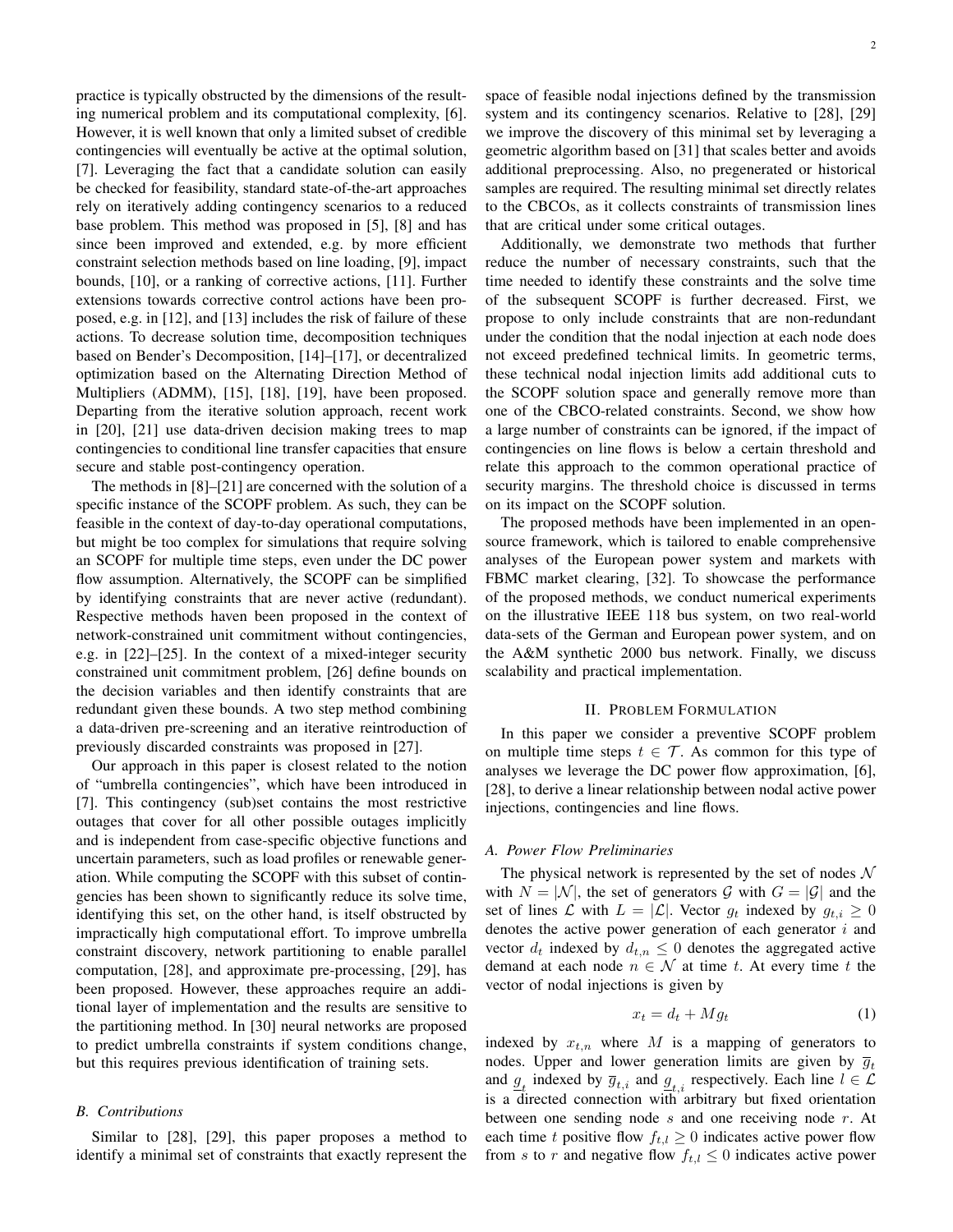flow from r to s over line l. For all  $l \in \mathcal{L}$  the power flows are collected in the vector  $f_t$  indexed by  $f_{t,l}$  and the line capacities are given by vector  $f$  indexed by  $f_l$ . The physical power flow equations are approximated by power transfer distribution factors (PTDFs) where the PTDF matrix  $B^0 \in \mathbb{R}^{L \times N}$  is a linear mapping of nodal injections  $x_t$  to power flows  $f_t$  such that:

$$
f_t = B^0 x_t. \tag{2}
$$

We refer the interested reader to Appendix A for a derivation of the PTDF matrix. Superscript 0 denotes the basecase PTDF, i.e. the pre-contingency case with no unplanned outages.

#### *B. Contingency Preliminaries*

Consider a contingency scenario c such that  $\mathcal{L}_c \subseteq \mathcal{L}$  is the set of one or multiple lines that experience an unplanned outage. The post-contingency flow along any line  $l \notin \mathcal{L}_c$ is determined by line outage distribution factor LODF<sub>lCc</sub> ∈  $\mathbb{R}^{1\times |\mathcal{L}_c|}$  such that:

$$
f_{t,l}^c = f_{t,l}^0 + \text{LODF}_{l\mathcal{L}_c} f_{t,\mathcal{L}_c}^0,\tag{3}
$$

where  $f_{t,l}^c$  is the flow on line l in outage scenario c, and  $f_{t,l}^0$ is the pre-contingency flow on line l and  $f_{t,\mathcal{L}_c}^0$  is the vector of pre-contingency line flows of lines  $\mathcal{L}_c$  at time t. Note that any entry in  $\text{LODF}_{l\mathcal{L}_c}$  can be either positive or negative. For the derivations of the LODFs we refer the interested reader to Appendix B. For every possible contingency  $c \in \mathcal{C}$  indexed by  $c = \{1, ..., C\}$  we use these sensitivity factors to define contingency-PTDF matrices  $B<sup>c</sup>$  as:

$$
B^{c} = B^{0} + \begin{bmatrix} \text{LODF}_{1\mathcal{L}_{c}} B_{\mathcal{L}_{c}}^{0} \\ \text{LODF}_{2\mathcal{L}_{c}} B_{\mathcal{L}_{c}}^{0} \\ \vdots \\ \text{LODF}_{L\mathcal{L}_{c}} B_{\mathcal{L}_{c}}^{0} \end{bmatrix}, \quad \forall c \in \mathcal{C},
$$
 (4)

where  $B_{\mathcal{L}_c}^0$  is the  $|\mathcal{L}_c| \times N$  matrix collecting the rows of  $B^0$ corresponding to the outages in c. Given a vector of nodal injections  $x_t$  the resulting post-contingency power flows after outage  $c$  can be computed as:

$$
f_t^c = B^c x_t. \tag{5}
$$

Note that the formulations and methodologies in this paper can be extended to accommodate generator contingencies, if they allow a linear representation, e.g. as shown in [26].

## *C. Security Constrained Optimal Power Flow*

We consider a multi-period preventive OPF as:

$$
\min_{g,x} \sum_{t \in \mathcal{T}} C(g_t) \tag{6a}
$$

$$
\text{s.t.} \qquad d_t + M g_t = x_t \qquad \qquad \forall t \in \mathcal{T} \tag{6b}
$$

$$
e^{\top} x_t = 0 \qquad \forall t \in \mathcal{T} \qquad (6c)
$$

$$
\underline{g}_t \le g_t \le \overline{g}_t \qquad \forall t \in \mathcal{T} \tag{6d}
$$
\n
$$
-\overline{f}^0 \le B^0 x_t \le \overline{f}^0 \qquad \forall t \in \mathcal{T} \tag{6e}
$$

$$
-\overline{f}^c \leq B^c x_t \leq \overline{f}^c \qquad \forall t \in \mathcal{T}, \forall c \in \mathcal{C}.
$$
 (6f)

Objective (6a) minimizes the cost of generation given by costfunction  $C(q_t)$ . Eqs. (6b) and (6c) enforce the nodal and global power balances. Eq. (6d) imposes limits on the active power output of the generators. Eqs. (6e) and (6f) enforce that no line is overloaded due to the resulting power flow for the base case and every contingency. Thus, (6e) and (6f) define the feasible region of nodal injections given base and contingency PTDFs, and the thermal line flow limits:

$$
\mathcal{F}(B,\overline{f}) = \{x : -\overline{f} \le Bx \le \overline{f}\},\tag{7}
$$

where

$$
B = \begin{bmatrix} B^0 \\ B^1 \\ \vdots \\ B^C \end{bmatrix}, \quad \bar{f} = \begin{bmatrix} \bar{f}^0 \\ \bar{f}^1 \\ \vdots \\ \bar{f}^C \end{bmatrix}.
$$
 (8)

Using (7), (8) the following formulation is equivalent to (6):

$$
\min \sum_{t \in \mathcal{T}} C(g_t) \tag{9a}
$$

$$
s.t. \t(6b)–(6d) \t(9b)
$$

$$
x_t \in \mathcal{F}(B, \overline{f}) \qquad \forall t \in \mathcal{T}.
$$
 (9c)

*Remark* 1*.* As (9c) constrains the vector of nodal injections  $x_t$  to be within the feasible region defined by the network capacity and its contingency scenarios, it is independent from both the objective function and other constraints on  $x_t$ . Here the constraints in (9b) only capture the power balances and the technical generator constraints. However, other constraints e.g. inter-temporal constraints (e.g. to model storages) or generation related binary variables (e.g. to model unit-commitment) can be included without affecting (9c).

To reflect the upper and lower bounds of feasible region  $\mathcal{F}(B,\overline{f})$ , each PTDF matrix  $B^0,\ldots,B^C$  introduces 2L linear inequalities to the problem. Thus, even the least complex set of N-1 contingencies, i.e. only one simultaneous outage, requires  $2L(L + 1)$  inequalities to define feasible region  $\mathcal{F}(B, \overline{f}).$ Furthermore, this set of inequalities has to be evaluated for every time step  $t$  to solve (6). Therefore, the resulting problem size quickly becomes computationally intractable with increasing system size and more complex contingency scenarios. However, it has been shown that only a subset of these inequalities is necessary to sufficiently define  $\mathcal{F}(B, \overline{f})$ , [7], thus reducing computational complexity. In the following section we propose a procedure that discovers the minimal set of inequalities (constraints) based on endogenous model parameters and exogenous data characteristics.

# III. REDUNDANCY SCREENING

We consider the set of feasible solutions (feasible region)  $\mathcal{F}(B,\overline{f})$  to a linear program (LP) defined by system ( $B \in$  $\mathbb{R}^{M \times N}, \overline{f} \in \mathbb{R}^{M}$  with  $M > N$  and set of indices  $\mathcal{I}$  such that:

$$
\mathcal{F}(B,\overline{f},\mathcal{I}) = \{x \in \mathbb{R}^N : B_i x \le \overline{f}_i, \forall i \in \mathcal{I}\},\qquad(10)
$$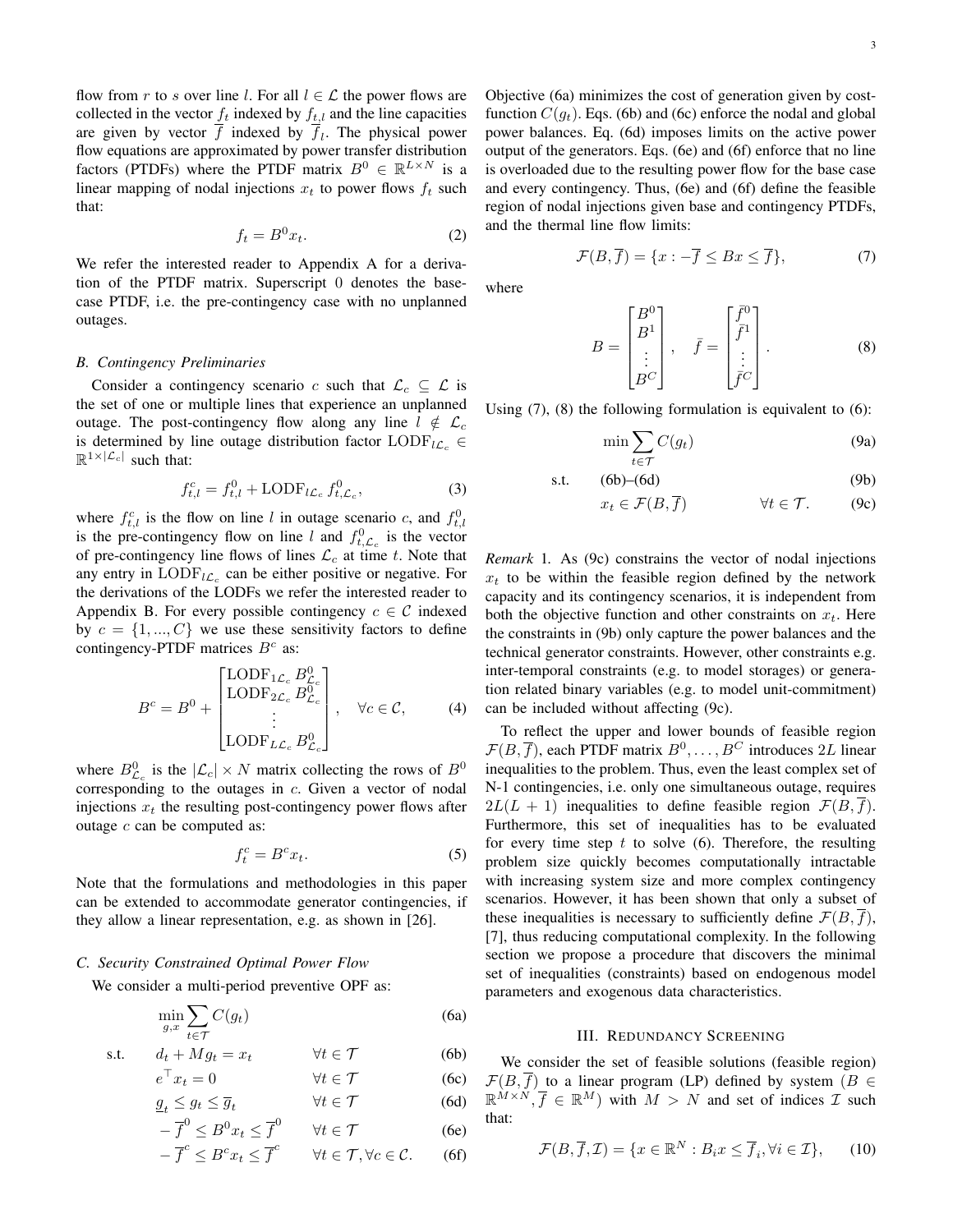

Fig. 1. Schematic representation of the equivalent description of a feasible region  $\mathcal{F}(B,\overline{f},\mathcal{I})$  by  $\mathcal{F}(B,\overline{f},\mathcal{I}^*)$  where  $\mathcal{I} = \{1,...,M\}$  is the set of all indices of system  $(B, \bar{f})$  and  $\mathcal{I}^* \subseteq \mathcal{I}$  is the essential set of indices.

where  $B_i$  is the *i*-th row of matrix B and  $f_i$  is the *i*-th entry of vector  $\overline{f}$ . If follows from (10) that if  $\mathcal{I} = \{1, ..., M\}$ , then  $\mathcal{F}(B,\overline{f},\mathcal{I})=\{x: Bx\leq \overline{f}\}=\mathcal{F}(B,\overline{f}).$ 

**Definition 1** (Non-redundant/Redundant Index). Index  $k \in \mathcal{I}$ is called *non-redundant* against set of indices  $\mathcal I$  if  $\mathcal F(B,\overline{f},\mathcal{I})$ changes when index  $k$  is removed from  $\mathcal{I}$ :

 $k \in \mathcal{I}$  is non-redundant iff  $\mathcal{F}(B, \overline{f}, \mathcal{I} \setminus \{k\}) \neq \mathcal{F}(B, \overline{f}, \mathcal{I}).$ 

In analogy, index  $k \in \mathcal{I}$  is called *redundant* if  $\mathcal{F}(B, \overline{f}, \mathcal{I})$ does not change when  $k$  is removed from  $\mathcal{I}$ :

 $k \in \mathcal{I}$  is redundant iff  $\mathcal{F}(B, \overline{f}, \mathcal{I} \setminus \{k\}) = \mathcal{F}(B, \overline{f}, \mathcal{I}).$ 

Definition 2 (Essential Set/Index). A set of indices  $\mathcal{I}^* \subseteq \{1, ..., M\}$  is called *essential* to the system  $(B, \overline{f})$  if it contains all indices that are non-redundant against all indices  $\{1, ..., M\}$  of this system. In other words, no  $k \in \mathcal{I}^*$ can be removed from  $\mathcal{I}^*$  without changing  $\mathcal{F}(B, \overline{f}, \mathcal{I}^*)$  and  $\mathcal{F}(B,\overline{f},\mathcal{I}^*) = \{x : Bx \leq \overline{f}\}\.$  Accordingly, any index  $k \in \mathcal{I}^*$ is called essential index.

Fig. 1 schematically illustrates a region  $\mathcal{F}(B, f)$  defined by a redundant system  $(B, \bar{f})$  and indicates the relation between essential and non-essential indices.

#### *A. Essential Set Identification*

To identify essential set  $\mathcal{I}^*$ , first we require a procedure that determines whether or not index k is redundant in  $\mathcal{F}(B, \overline{f}, \mathcal{I})$ . Following [33, Proposition 8.5],  $k \in \mathcal{I}$  is non-redundant if and only if the optimal solution  $x^*$  and the corresponding optimal value  $p^*$  of the LP:

$$
\text{LP-Test}(B, \overline{f}, \mathcal{I}, k); \quad p^* = \max_x B_k x \tag{11a}
$$

$$
\text{s.t.} \quad B_i x \le \overline{f}_i \quad \forall i \in \mathcal{I} \setminus \{k\} \tag{11b}
$$

$$
B_k x \le \overline{f}_k + 1 \tag{11c}
$$

is strictly greater than  $f_k$ . Note that LP-Test will always find an optimal solution since set  $\mathcal{F} \neq \emptyset$  because it always contains at least 0. Using the LP-Test as given in (11), it is possible to identify essential set  $\mathcal{I}^*$  by running LP-Test $(B, \overline{f}, \mathcal{I}, k)$ with  $\mathcal{I} = \{1, ..., M\}$  for all  $k \in \mathcal{I}$ . However, this requires solving a M-dimensional LP  $M$  times. This complexity can be significantly reduced by populating  $\mathcal I$  iteratively with identified essential indices, instead of always checking against complete set  $\mathcal{I} = \{1, ..., M\}$ , [31], [34].

The resulting iterative process RedundancyRemoval is illustrated in Fig. 2. The procedure takes system  $(B, \bar{f})$  and an interior point  $z \in \mathcal{F}^{\circ}(B, \overline{f})$  as input and returns set  $\mathcal{I}^*$ of essential indices of system  $(B, f)$ . Here  $\mathcal{F}(B, f)$  defines the feasible region of nodal injection vectors with respect to transmission limits and contingency scenarios. Therefore,  $z = 0$  will always be a point in the interior of this region, because zero nodal injections and thus zero-flows are always a solution to the power flow equations. The procedure is initialized with empty set  $\mathcal{I} = \emptyset$ , which is iteratively filled with essential indices, and the full set  $\mathcal{J} = \{1, ..., M\}$ , which stores all indices that have to be checked. First, the procedure randomly selects an unchecked index  $k$  from  $\mathcal J$  and solves the LP-Test $(B, \overline{f}, \mathcal{I} \cup \{k\}, k)$ , which returns  $p^*$  and  $x^*$  as per (11). If the LP-Test returns an objective value  $p^* > \bar{f}_k$ , then  $I$  does not yet contain the index of a constraint that restricts  $\mathcal{F}(B, \bar{f}, \mathcal{I})$  in the direction of  $x^* - z$ , see Fig. 2b). However, because set  $\mathcal I$  is initialized empty, indices can be non-redundant against  $\mathcal I$  but not essential to  $(B, f)$ . In other words, there might exist a constraint with index  $j$  in the direction of  $x^* - z$  that is more restrictive than the constraint with index  $k$ . As shown in Fig. 2c), the auxiliary procedure RayShoot identifies this most restrictive constraint in the direction of  $x^* - z$  by shooting a ray from z in the direction of  $x^* - z$  and returning index j of the first hyperplane  ${x : B_j x = \overline{f}_j}$  that it crosses. This index j is guaranteed to be an essential index of  $(B, f)$  and is thus added to  $\mathcal I$  and removed from  $J$ . See Appendix C for a detailed description of RayShoot. Note that if  $j \neq k$ , then k remains in  $\mathcal J$  to be checked again, see Fig. 2e). If LP-Test $(B, \overline{f}, \mathcal{I} \cup \{k\}, k)$ determines  $k$  to be redundant against  $\mathcal{I}$ , see Fig. 2h), then  $k$  is guaranteed to be not essential because  $\mathcal I$  only contains essential indices. In this case, no new essential index has been found and k is removed from  $J$ , see Fig. 2i). The process is repeated until  $\mathcal J$  is empty, thus guaranteeing a termination of the algorithm in finite time. The resulting set  $\mathcal I$  contains all essential indices and therefore  $\mathcal{I} = \mathcal{I}^*$ , [34, Theorem 2.2.1]. This essential set  $\mathcal{I}^*$  is a minimal representation of the contingency feasible region, see (7), and each essential index represents a specific critical line under a specific outage and therefore can be denoted as a minimal set of CBCOs.

While the complexity of RedundancyRemoval remains dominated by the LP-Test, it is now performed  $M$  times with *at most*  $|\mathcal{I}^*|$  constraints. The worst-case performance of RedundancyRemoval occurs when all essential indices are found in the first  $|\mathcal{I}^*|$  iterations. Then, LP-Test is performed  $|\mathcal{I}^*|$  times with less than  $|\mathcal{I}^*|$  constraints and  $M - |\mathcal{I}^*|$  times with  $|\mathcal{I}^*|$  constraints. The RayShoot procedure performs basic vector calculations in the  $\mathbb{R}^{M \times N}$  space and is performed  $|\mathcal{I}^*|$  times. Thus, its complexity is linear against  $MN$  and dominated by the complexity of LP-Test.

*Remark* 2*.* The capacity of a line is independent from the direction of the flow, which leads to identical constraints on the nodal injections for the upper and the lower bound but with reversed sign. Therefore, an essential set related to the upper bounds directly corresponds to an essential set for the lower bounds and it is sufficient to perform the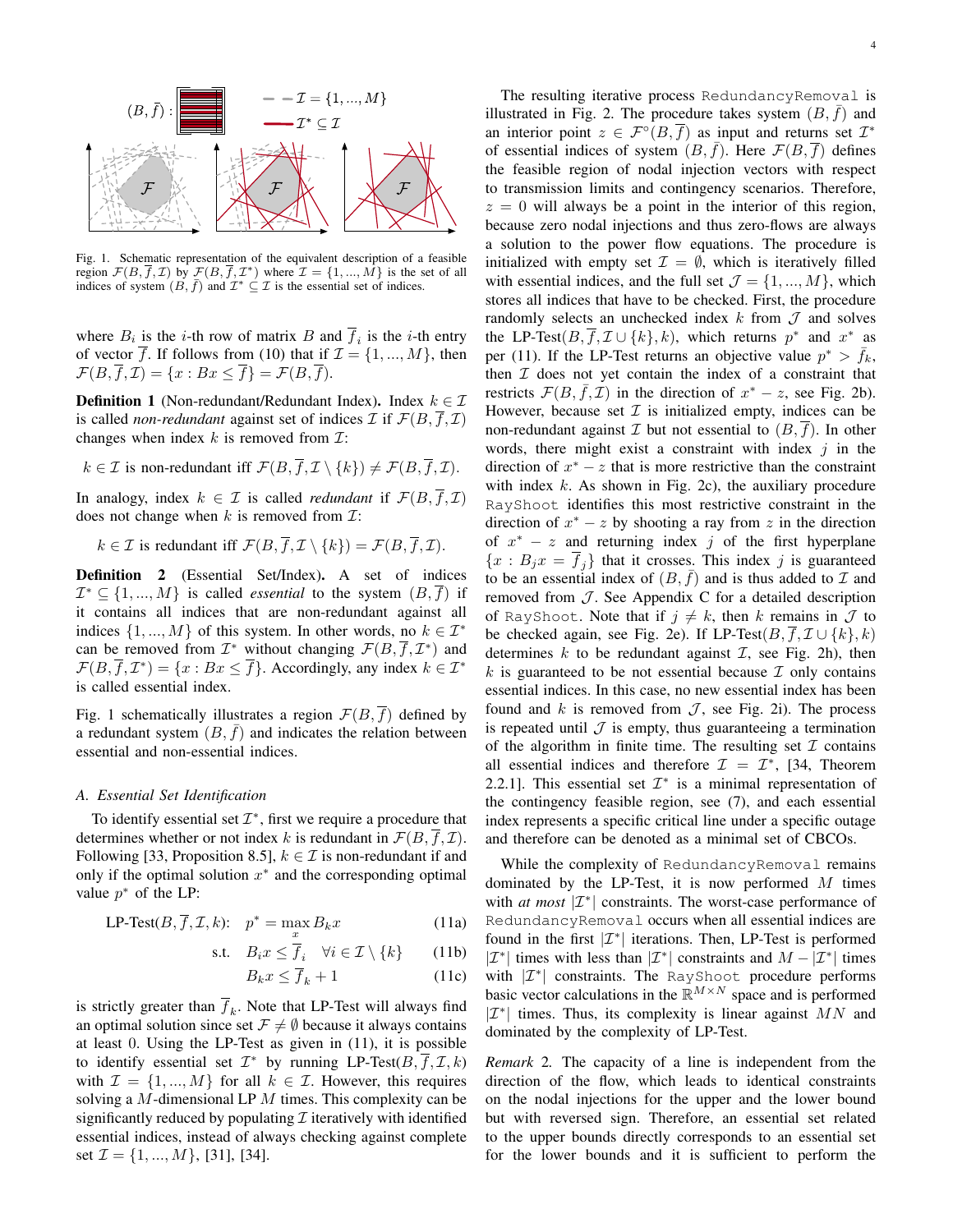

Fig. 2. Graphical (left) and algorithmic (right) itemization of essential set discovery procedure, where each row in the graphic corresponds to one iteration step of the algorithm and each column corresponds to one specific task that is performed in each iteration (as given by the column headers). Gray lines represent the constraints with indices to be checked, red lines represent the found essential constraints, blue solid lines represent the constraint that is checked in the current iteration and blue dashed lines represent the corresponding relaxed constraint  $(\overline{f}_k + 1)$ , see (11). (a) Initial state with  $\mathcal{J} = \{1, ..., M\}$ ,  $\mathcal{I} = \emptyset$ and z some interior point; (b) Some index k is selected from  $\bar{J}$  and LP-Test( $B, \bar{f}, \mathcal{I}, k$ ) is performed; (c) Because  $\bar{I}$  is empty in the initial iteration k is always non-redundant against  $\mathcal I$  and the most restricting constraint j in the direction of  $(x^* - z)$  is added to  $\mathcal I$ ; (d) The next iteration starts with  $\mathcal I$  now containing one essential index; (e) Because k was non-redundant in the last step, it remains selected and LP-Test( $B, \overline{f}, \mathcal{I}, k$ ) is performed; (f) Now, k is again non-redundant against  $\mathcal I$  and the most restricting constraint j in the direction of  $(x^* - z)$  is added to  $\mathcal I$ ; (g) The next iteration starts with  $\mathcal I$  now containing two essential indices; (h) Because k was non-redundant in the last step, it remains selected and LP-Test( $B, f, \mathcal{I}, k$ ) is performed; (i) Index k is now redundant against set  $\mathcal I$  and is therefore removed from set  $\mathcal J$ ; The procedure repeats until all elements have been removed from  $\mathcal J$ .

RedundancyRemoval <mark>only on the positive PTDF matrices in Fig. 3. Resulting set  $\mathcal{I}^*|_{(\underline{x},\overline{x})}$  is then sufficient to define</mark> to speed-up the essential set identification.

#### *B. Conditional Redundancy*

The essential set identification as presented in previous Section III-A only depends on redundancies that are inherent to system  $(B, \bar{f})$ , i.e. that are given by the power flow limits and contingency scenarios as in (7)–(9). Thus, resulting essential set  $\mathcal{I}^*$  contains all non-redundant indices assuming that x is unbounded. While it is useful to find such a general essential set, practical application usually includes specific generation units, demand- and renewable time-series along with the grid infrastructure. This allows to determine upper and lower bounds for nodal injections  $x_t$ . Considering bounds on  $x_t$  in the proposed algorithm, can render certain essential indices unnecessary, because the specific allocation of nodal injections to overload certain CBCOs will never occur given the known technical limits. In other words, we can find a set  $\mathcal{I}^*|_{(\underline{x},\overline{x})} \subseteq \mathcal{I}^*$  by bounding  $x_t$  as schematically illustrated

 $\mathcal{F}(B, \overline{f})$  *under the condition* that x is bounded by  $(\underline{x}, \overline{x})$ :

$$
\mathcal{F}(B,\overline{f},\mathcal{I}^*) = \mathcal{F}(B,\overline{f},\mathcal{I}^*|_{(\underline{x},\overline{x})})
$$
  
= { $\underline{x} \leq x \leq \overline{x} : Bx \leq \overline{f}$  }. (12)

Bounds  $(x, \overline{x})$  strictly relate to the parameters and available data of the modeled system. In typical applications, the modeled system remains static over  $\mathcal T$ , so that implicit bounds on nodal injections will always hold and a smaller essential set will provide a reduction of model complexity without compromising the validity of the resulting SCOPF. First, we compute asymmetrical bounds by determining the maximum positive and negative nodal injections:

$$
\check{x}_n = \min(d_{t,n}, \ t \in \mathcal{T}) + \min(M_n \underline{g}_t, t \in \mathcal{T}) \tag{13}
$$

$$
\hat{x}_n = \max(M_n \overline{g}_t, \ t \in \mathcal{T}),\tag{14}
$$

where  $\tilde{x}_n$  and  $\hat{x}_n$  are the maximum negative and maximum positive nodal injection at  $n$  given the available demand and generation parameters. Note that these bounds can be extended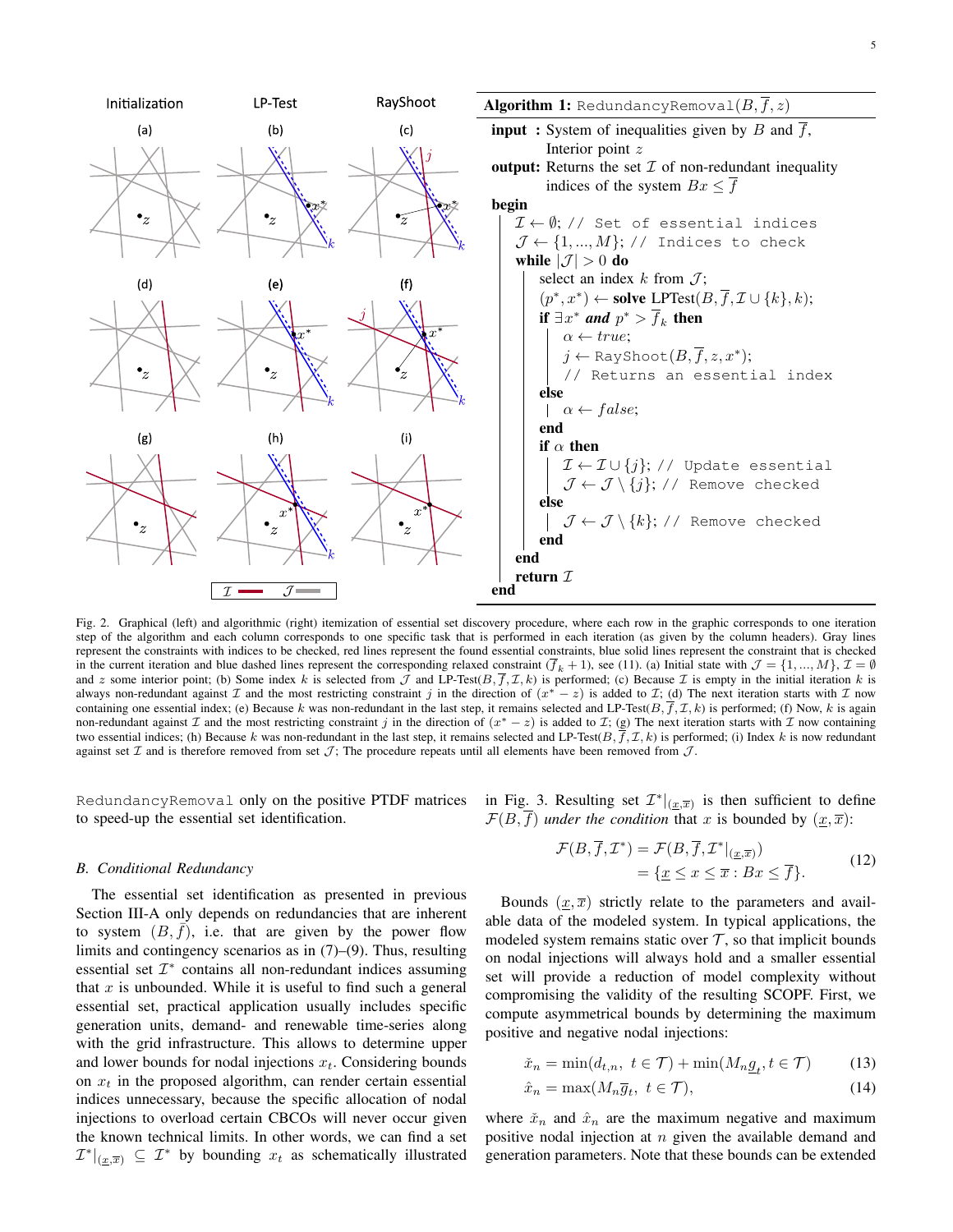

Fig. 3. Illustration of two essential sets  $\mathcal{I}^*$  with and without considerations for bounds on x: a)  $\mathcal{F}(B,\overline{f},\mathcal{I}^*) = \{x : Bx \leq \overline{f}\}\$  b)  $\mathcal{F}(B,\overline{f},\mathcal{I}^*|_{(\underline{x},\overline{x})}) =$  $\{x \leq x \leq \overline{x} : Bx \leq \overline{f}\}\$ 

to accommodate renewable in-feed time series or storage capacities. However, as indicated in Remark 2, feasible region  $\mathcal{F}(B, \overline{f})$  is symmetric. Thus, bounds on x have to be included symmetrically and we define:

$$
-\underline{x}_n = \overline{x}_n = \max(|\check{x_n}|, |\hat{x_n}|). \tag{15}
$$

Note that symmetric definition of the bound in (15) also assures that  $z = 0$  remains an interior point of feasible region  $\mathcal{F}(B,\overline{f},\mathcal{I}^*|_{(\underline{x},\overline{x})})$ . Using these bound to compute  $\mathcal{I}^*|_{(\underline{x},\overline{x})}$  will further reduce the resulting problem size of the SCOPF (9). Note that the identification of the conditional essential set uses the extreme (upper and lower) technical limits of all resources connected to a node. Therefore  $\mathcal{I}^*|_{(\underline{x},\overline{x})}$  can also be applied to solve SCOPF problems that impose additional constraints on the behavior of these resources, see Remark 1.

# IV. IMPACT SCREENING

The run-time of the RedundancyRemoval is directly related to the initial number of constraints  $M$  since each index  $k \in \{1, ..., M\}$  has to be checked. It is therefore desirable to reduce the number of constraints beforehand if possible. As described in Section II-B, contingencies are considered by computing how line flows are distributed across all other lines in the case of an outage. Each line is only significantly affected by an outage of its physical neighbors in close proximity, while a large number of contingencies in greater electrical distance have hardly any effect on its post-contingency power flow.

Consider the outage of a line  $o \in \mathcal{L}$ . As per (3), LODF<sub>lo</sub> determines how the pre-contingency power flow of line  $o$  is distributed among all other lines  $l \neq o, l \in \mathcal{L}$ . Because the power flow on any line is bounded by  $\overline{f}$ , the impact any line outage can have on any other line is bounded by the respective LODF multiplied with the maximum flow on this line:

$$
|f_{t,l}^o - f_{t,l}^0| = |\text{LODF}_{lo} f_{t,o}^0| \le |\text{LODF}_{lo} \overline{f}_o|. \tag{16}
$$

By reserving a small capacity margin  $\eta$  on each line, every outage that impacts this line by less than  $\eta$  can be disregarded. In other words, all rows  $\text{PTDF}_l^o$  can be omitted if

$$
\frac{\text{LODF}_{lo}\overline{f}_o}{\overline{f}_l} < \eta,\tag{17}
$$

effectively reducing the length of the input matrix  $B$  and therefore reducing the run-time of the RedundancyRemoval.

Depending on the implementation, chosen threshold  $\eta$  either reflects a safety margin by reducing the available line capacity  $(1 - \eta)f_l$  or an allowable *worst-case* short-term overload by virtually increasing the line capacity  $(1 + \eta)f_l$ . Both approaches are typically used in practice to accommodate parameter uncertainty, [35]. Note that if  $\eta$  is defined as a safety margin, the results of the SCOPF may be altered because less line capacity is available.

#### V. CASE STUDY

This section investigates the mechanics of the proposed constraint reduction process on two specific data sets. First, we solve the N-1 DC SCOPF for the IEEE 118 bus system with 186 lines and line capacity information taken from [36]. This system is a suitable example to illustrate proposed methodology and allows comparability to related methods due of its common application, e.g. in [28], [29]. Second we use a larger 453-node data set of the German transmission system (DE case) to showcase the performance for common real-world multi-period applications. The DE case comprises almost 2 million constraints related to its 995 lines. Table I summarizes both cases.

We show four stages of constraint reduction that have been used to solve the N-1 SCOPF. Stage "Full" considers all combinations of branches and outages in the positive halfspace, i.e. no explicit constraint reduction has been applied beyond ignoring the symmetry of the flow limits as discussed in Remark 2. The "Pre" (preprocessed) stage includes the impact screening as described in Section IV. The stages "RR" and "CRR" apply the RedundancyRemoval algorithm on the impact-screened N-1 PTDF without and with conditional redundancies, see Section III-B. Note that those stages are presented here to itemize the effect of the different parts of the reduction algorithm. For actual application of the proposed method there is only one stage to use, i.e. "CRR". All results are compared in terms of the resulting number of constraints and the corresponding time to solve the optimal power flow model (6) using these constraints.

*Remark* 3*.* The implementation of the SCOPF problem in this case study is based on the PTDF formulation in (6), where the used  $B<sup>c</sup>$  contingency PTDFs have been reduced to represent the minimal set of constraints given by essential set  $\mathcal{I}^*$ . However, other implementations of the SCOPF are possible, e.g using voltage angles or decomposition techniques, since the CBCOs given by essential set  $\mathcal{I}^*$  exactly define the lines and contingencies that have to be included.

The computations have been performed on a standard PC workstation with an Intel 8th generation i5 processor and 16GB memory. The optimal power flow model and the reduction procedures have been implemented in the open source *Power Market Tool* (POMATO, [32]). The tool is written in Python for data pre- and postprocessing and uses the Julia/JuMP package, [37], in combination with the Gurobi solver, [38], as its optimization kernel. To allow direct comparison, dual simplex was used and the presented times are the times reported by the solver, including presolve.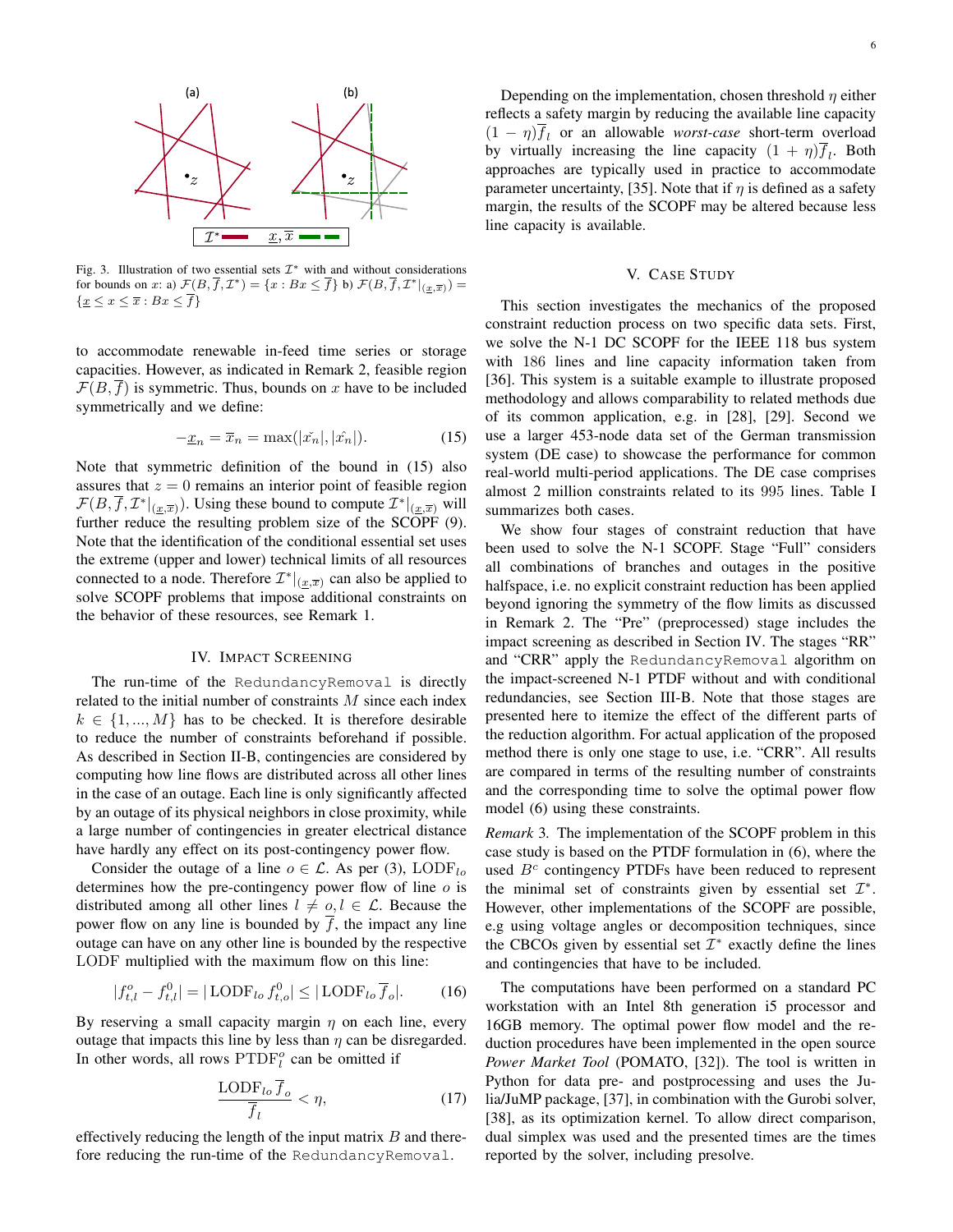TABLE I OVERVIEW: CASE STUDIES

|                 | <b>Nodes</b> | Lines |      | Generators N-1 Flow Constraints |
|-----------------|--------------|-------|------|---------------------------------|
| <b>IEEE 118</b> | 118          | 186   | 116  | 66.216                          |
| DE              | 453          | 995   | 4226 | 1.934.280                       |

## *A. IEEE 118 Bus Case*

Table II itemizes the number of constraints, the respective solve times and objective values for all constraint reduction stages in the IEEE 118 bus case. The OPF has been solved for a single time step. For the preprocessing phase, the impact screening margin set to  $\eta = 5\%$  which reduces the set of constraints by  $87\%$  to  $4,152$  and thus reducing the solve time by 81 %. The small objective value increase (approximately 3 %) results from the implicit line capacity reduction of the impact screening margin, see Section V-C below.

Running RedundancyRemoval further reduces this set by  $41\%$  to 2,465 and including conditional redundancy, as described in Section III-B, yields a set of only 518 CBCOs, that guarantee a N-1 SCOPF. Thus, instead of  $L$  relevant contingencies for L lines we observe an average of 2.78 critical outages per line. This represents a total removal of over 98 % of the constraints and results in a 97 % reduction of the time needed to solve the problem. Furthermore, we observe that the objective value remains unchanged after the impact screening. This verifies, that the reduction due to Algorithm 1 indeed only removes redundant constraints. The process time of RedundancyRemoval for the 118 bus case is around 7 min without and below 1 min with conditional redundancy. This demonstrates, that the process time of the presented algorithm reduces the more redundant the system is, i.e. the fewer non-redundant constraints can be found. Note that the reported process times of the "Full" and "Pre" stages reflect the time needed to calculate the N-1 PTDF matrices only, while the process times of the "RR" and "CRR" stages also include the run time of the RedundancyRemoval. The process time is lower in the "Pre" stage, since the N-1 PTDF computation is integrated with the impact screening methodology and, thus, a smaller PTDF matrix is generated. When using the full N-1 PTDF as the input to the RedundancyRemoval, we find a potentially larger set of CBCOs in significant more process time (RR: 3265 constraints in 1216 s, CRR: 518 constraints in 171 s), both guaranteeing SCOPF with the same objective value as the "Full" case as the full line capacity is available. This example shows that the technical limits imposed by the "CRR" stage are often more restrictive than the impact screening, leading to the same essential set with and without impact screening.

The reduction in solution time does not match the reduction in constraints. Since the SCOPF for the IEEE 118 case study is solved, in contrast to common economic applications, for a single time step since the IEEE cases do not come with time series, the major advantage that each market clearing profits from the preprocessing, does not apply.

TABLE II IEEE 118 BUS CASE CONSTRAINT AND SOLVE TIME REDUCTION

|                                                | Full    | Pre     | <b>RR</b> | CRR     |
|------------------------------------------------|---------|---------|-----------|---------|
| # Constraints                                  | 33,108  | 4.152   | 2,465     | 518     |
| Process Time [s]                               | 1.22    | 0.215   | 396       | 64.9    |
| Presolve [s]                                   | 3.84    | 0.45    | 0.27      | 0.07    |
| Solve Time [s]                                 | 7.13    | 1.34    | 0.76      | 0.23    |
| Objective                                      | 119.996 | 124,103 | 124,103   | 124,103 |
| total constraint reduction <sup>*</sup> :      |         | 87%     | 93%       | 98%     |
| additional constraint reduction <sup>*</sup> : |         | 87%     | 41%       | 79%     |
| total solve time reduction <sup>*</sup> :      |         | 81%     | 89%       | 97%     |

\*Relative to "Full"

## *B. DE Case*

The DE case solves single and multi-period nodal market clearing for the German power system including inter-temporal constraints for energy storages. The power plant data is based on [39] and the spacial distribution and grid topology is based on [40]. The large set of power plants is due to a detailed regionalization of small scale, decentralized power plants. This case represents a real world application with a prohibitively large linear problem. Indeed, the the full set of constraints cannot be solved by the computer hardware used for this case study as the system runs out of memory before an optimal solution has been obtained. While approaching the problem with more powerful hardware might be able to overcome this, the application of the proposed redundancy removal procedures makes this problem solvable. Table III shows that the "CRR" method removes 99.7 % of all constraints within 195 min processing time. The resulting average number of critical outages per line is 2.64 which is surprisingly similar to the 118 bus case. Preprocessing alone reduces the number of constraints already by over 98 % with a impact screening margin of  $\eta = 5\%$ . An additional 26%, 75% are achieved by the RedundancyRemoval without and with conditional redundancy, respectively. Again, the processing time of the RedundancyRemoval itself is larger in the "RR" stage relative to "CRR" as the problem is less redundant. The resulting set of CBCOs is used to solve the SCOPF for a single time step and two time series of 10 and 24 time steps. The 24 time steps are the hours of an arbitrarily chosen day in January 2017, with the 10 time steps being the first ten. In the 24 time step run, 26 different line and contingency constraints are active. Since the bounds for the conditional redundancy have been determined for the whole year, the set of CBCOs will guarantee a contingency secure solution for all time steps, however with a potentially different set of active constraints. The solve times and objective values are itemized in Tables IV and V. As there is no data for the "Full" stage, the time reductions are reported relative to the "Pre" stage. While the problem was not solvable with the full set of constraints, after "CRR" reduction an optimal solution was found within 3.2 s for the single time step run, 13.5 s for the 10-time step run and 22.87 s for the 24-time step run.

Compared to the single and 10-time step run, the 24-time step run shows a higher total time reduction both absolute as well as relative to the constraint reduction. This highlights the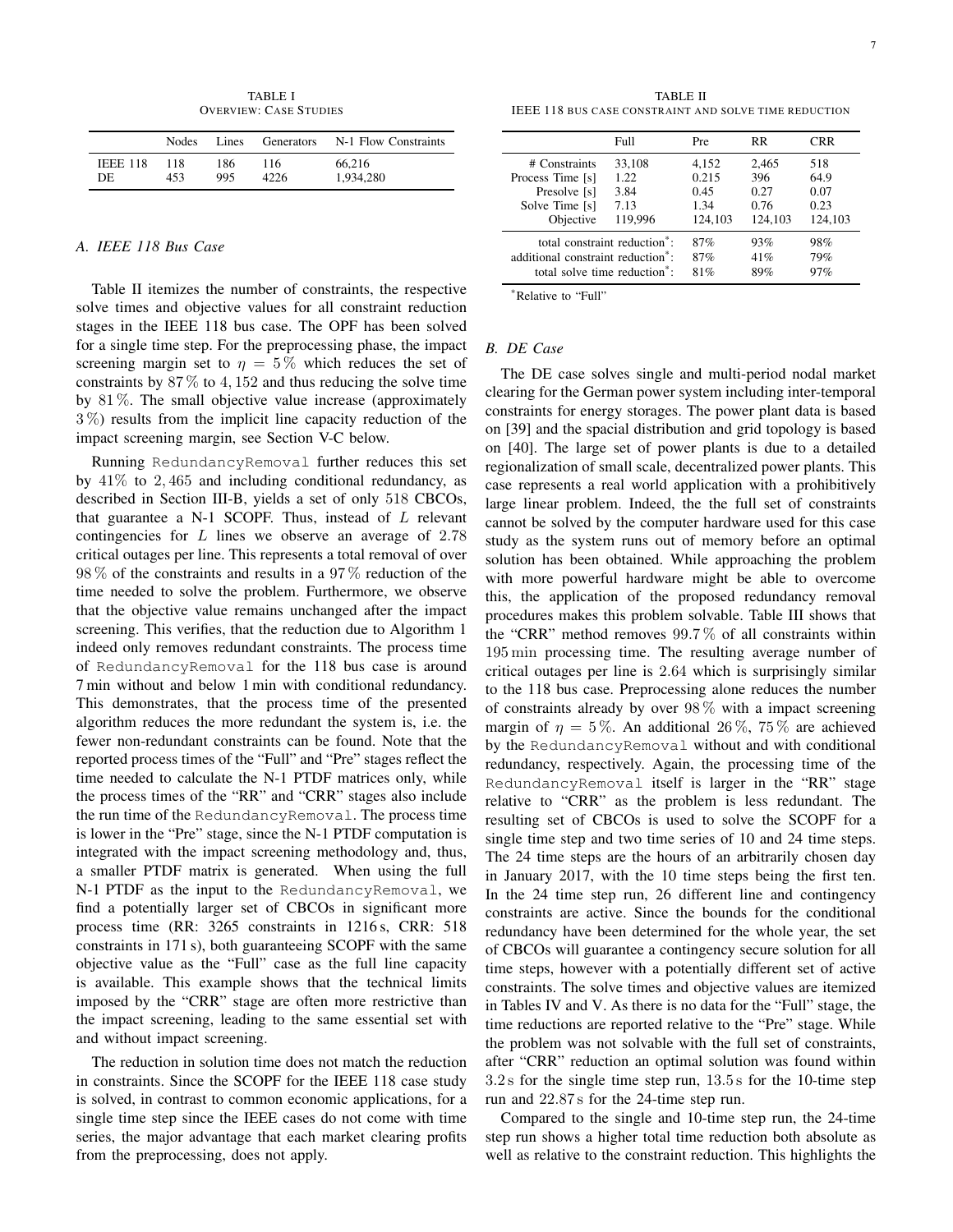TABLE III DE CASE CONSTRAINT AND SOLVE TIME REDUCTION (SINGLE TIME STEP)

|                                                                                                                                          | Full                               | Pre                                        | RR.                                           | CRR                                        |
|------------------------------------------------------------------------------------------------------------------------------------------|------------------------------------|--------------------------------------------|-----------------------------------------------|--------------------------------------------|
| # Constraints<br>Process Time [s]<br>Presolve [s]<br>Solve Time [s]<br>Objective                                                         | 967,140<br>134<br>NA.<br>NA.<br>NA | 14,523<br>2.62<br>7.56<br>12.61<br>726,505 | 10.695<br>136,495<br>5.73<br>10.76<br>726,505 | 2.629<br>11,719<br>0.77<br>3.20<br>726,505 |
| total constraint reduction <sup>*</sup> :<br>additional constraint reduction <sup>*</sup> :<br>total solve time reduction <sup>*</sup> : |                                    | 98.5%<br>98.5%                             | 98.9%<br>26%<br>15%                           | 99.7%<br>75%<br>68%                        |

\*Relative to "Pre"

TABLE IV DE CASE SOLVE TIME REDUCTION (10 TIME STEPS)

|                                             | Full            | Pre                                       | RR                           | <b>CRR</b>                 |
|---------------------------------------------|-----------------|-------------------------------------------|------------------------------|----------------------------|
| Presolve [s]<br>Solve Time [s]<br>Objective | NA<br>NA.<br>NA | 93.4<br>283.19<br>2,993,021               | 84 41<br>250.29<br>2.993.021 | 13.5<br>44.82<br>2,993,021 |
|                                             |                 | total solve time reduction <sup>*</sup> : | 12%                          | 84%                        |
| Relative to "Pre"                           |                 |                                           |                              |                            |

positive effect of the larger time series, where the benefits of the constraint reduction apply in every time step. All stages in the two runs result in exactly the same objective value verifying the the removal of only redundant constraints.

#### *C. Impact Screening*

As described in Section IV, the impact screening implicitly reduces the available line capacity in favor of disregarding outages which can not exceed this margin in case of an outage. While this significantly reduces the number of considered contingencies, the available transfer capacity of the network is reduced. The reduced network capacity correlates with a higher objective value as cheaper generators are more restricted to supply electrically distant nodes. To itemize the effect of the choice of the margin  $\eta$ , the DE case 10-time step run was repeated with different settings for  $\eta$ , where no further reduction was applied. Fig. 4 shows the number of constraints resulting from the impact screening, and objective values in the optimal solution. Note that the  $\eta = 5\%$  data-point in Fig. 4 matches the "Pre" stage from Table IV.

The effect of  $\eta$  on the objective is closely linear and we observe that an increase in  $\eta$  of 1% translates into a mild increase of the objective value of approximately 0.5 %. On the other hand, the resulting number of constraints is reduced drastically already by small values of  $\eta$ . Those results highlight how every outage in a meshed grid only has a certain reach and that the number of outages relevant for a specific branch is spatially restricted. Fig. 5 shows this effect by color-coding the relative outage sensitivity of all lines in the network towards the highlighted blue line. By showing all lines with an impact of less than  $1\%$  in gray, we see that mostly neighboring and parallel lines in close proximity have a significant impact on the highlighted line.

TABLE V DE CASE SOLVE TIME REDUCTION (24 TIME STERS)

|                    | Full | Pre                                       | RR                          | <b>CRR</b>   |
|--------------------|------|-------------------------------------------|-----------------------------|--------------|
| Presolve [s]       | NA   | 507.7                                     | 220.53                      | 22.87        |
| Solve Time [s]     | NA   | 1,707.56                                  | 714.37                      | 89.53        |
| Objective          | NA   | 8,764,696                                 | 8,764,696                   | 8,764,696    |
|                    |      | total solve time reduction <sup>*</sup> : | 58%                         | 95%          |
| *Relative to "Pre" |      |                                           |                             |              |
|                    |      |                                           |                             |              |
|                    |      |                                           |                             |              |
| $-10^{3}$<br>60    |      |                                           |                             | $\cdot 10^6$ |
|                    |      |                                           | $#Constraints$ —— Objective |              |
| 50                 |      |                                           |                             |              |
|                    |      |                                           |                             |              |
| 40                 |      |                                           |                             |              |
| 30                 |      |                                           |                             |              |
|                    |      |                                           |                             |              |
| 20                 |      |                                           |                             |              |
| 10                 |      |                                           |                             |              |

Fig. 4. Effect of impact screening margin  $\eta$  on the resulting number of constraints for the DE 10-time step case.

 $\eta$  in  $\%$ 

## VI. LARGER TEST CASES AND SCALABILITY

This section investigates the scalability of the method and discusses some considerations for practical implementation. Here we used the 1159 bus European (CWE) data-set from [4] and the A&M synthetic 2000 bus network (ACTIVSg2000) from [41]. Our experiments showed that a direct implementation of the described algorithm is able to find a solution also for larger test cases, but exceeds desirable time frames. However, using a more effective execution of the proposed algorithm, process times are reduced to a reasonable level without changing the proposed method itself. Notably, the inherent sequential nature of RedundancyRemoval obstructs parallel computation, because every constraint is checked against both already identified essential indices and unchecked indices, see Fig. 2. However, it is possible to run the algorithm multiple times in parallel using segments of the full set of indices. Indices found redundant in a segment are also redundant against the whole set and can thus be removed. However, indices identified as non-redundant in a segment are not necessarily essential with respect to the whole set and therefore need to be either confirmed or discarded as an essential index by running a final instance of the algorithm with all remaining indices. Note that the segmentation does not alter the algorithm as described in Section III, nor affects the final result of the RedundancyRemoval, but only reduces the process time.

For both of the larger cases, with parameters as reported in Table VI, we applied the "CRR" method with impact screening as described in Section V. The resulting number of CBCOs, the process time of the algorithm and the solve time of the SCOPF (in the implementation described in Remark 3) are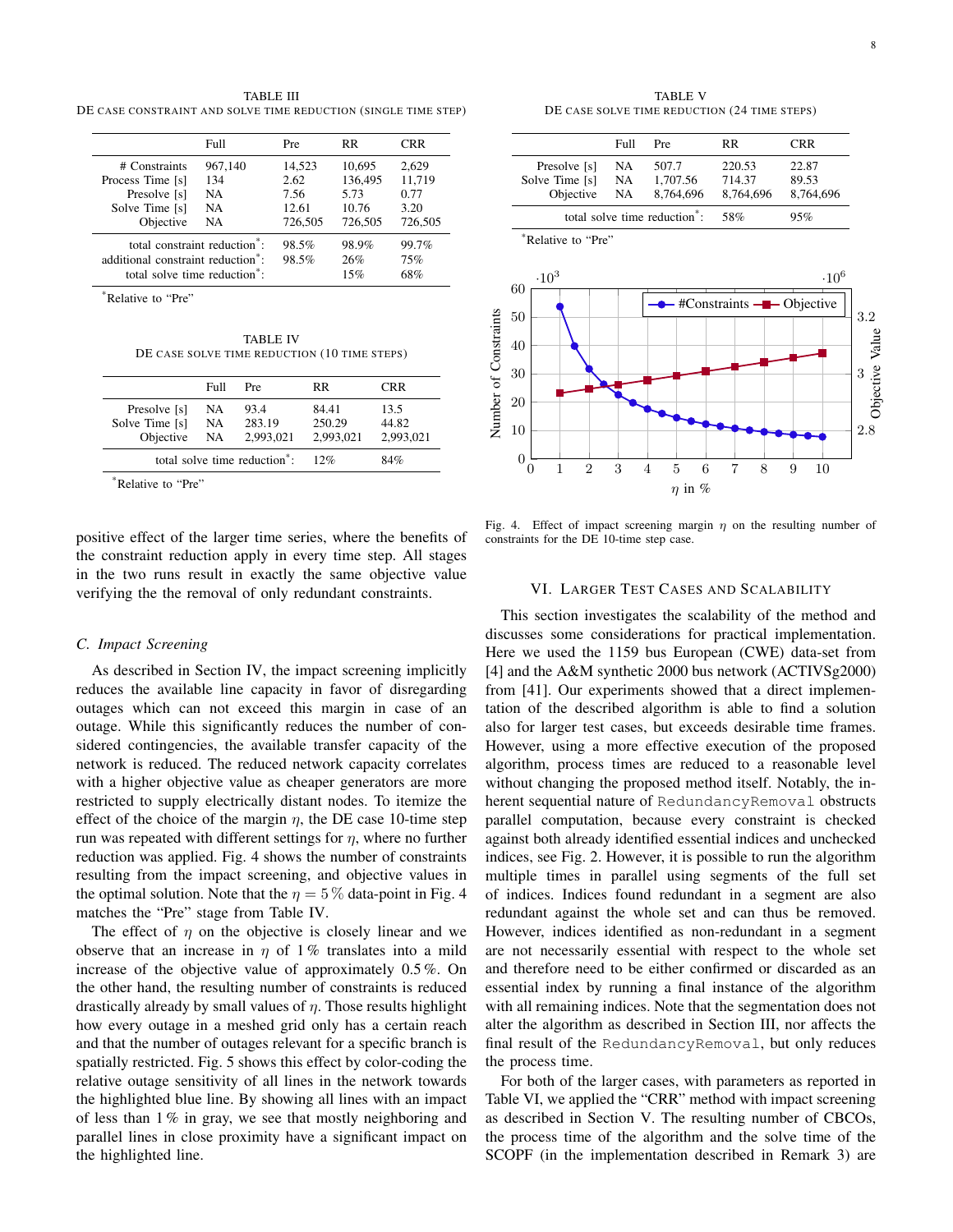

Fig. 5. Impact of outages towards the highlighted (blue) line; Grey lines indicate a sensitivity of less than 1%

TABLE VI OVERVIEW: LARGER TEST CASES

|            | <b>Nodes</b> | Lines | Generators | N-1 Flow Constraints |
|------------|--------------|-------|------------|----------------------|
| <b>CWE</b> | 1.159        | 2.438 | 4.797      | 11.278.188           |
| $A&M$ 2000 | 2.000        | 3.206 | 3.535      | 17.671.472           |

itemized in Table VII. In both cases, the resulting CBCOs constitute a constraint reduction of over 99.9 % and enabled solving an SCOPF of the CWE case in 13.96 s and the A&M 2000 bus case in 27 min. Notably, as the the 2000 bus network contains a larger number of medium voltage lines with lower thermal rating, fewer constraints can be considered redundant. This leads to an over proportional increase in process and solve time, considering that the 2000 bus network has only 30 % more lines than the CWE case. Further, comparing the process times of the DE case (11,719 s, see Table III) with the larger CWE case (3,906 s, see Table VII) illustrates how significant performance improvements can be achieved with more effective execution of the algorithm as outlined at the beginning of this section.

## VII. CONCLUSION

This paper proposed a methodology to identify the minimal set of constraints that define the space of feasible nodal injections in an electricity transmission network with contingency scenarios. This set of critical branches under critical outages (CBCOs) can be used to significantly reduce the dimensionality, and thus computational complexity, of security-constrained optimal power flow (SCOPF) problems.

TABLE VII LARGER TEST CASES RESULTS (USING "CRR")

|          | # Constraints | Process Time [s] | Solve Time [s] |
|----------|---------------|------------------|----------------|
| CWE.     | 5.349         | 3.906            | 13.96          |
| A&M 2000 | 10.869        | 66.735           | 1.676          |

First, we presented an algorithm that identifies the indices of the constraints that define the CBCOs, for a given system of linear inequalities. This procedure yields feasible process times by iteratively selecting only constraints that correspond to the innermost hyperplanes defining the solution space and, therefore, are non-redundant. Second, we proposed two methods to further reduce the run time of the algorithm and the resulting number of CBCOs by internalizing technical limits of the nodal injections and enforcing a minimal worst-case impact of contingencies to line flows.

The proposed algorithm has been applied to solve SCOPF problems for the IEEE 118 bus system, the A&M synthetic 2000 bus system, as well as two real-world data sets of the German and European transmission system. The algorithm is shown to return all CBCOs within reasonable time (within minutes for smaller cases and hours for the larger cases) and for every case at least 95 % of the constraints are identified as redundant. Using the identified set of CBCOs to solve SCOPF problems for these networks showed significant improvements in solve time. For example, a single DC SCOPF for the IEEE 118 bus system has been solved in 0.23 s and the German data set has been solved for 24 time steps in less then 90 s. All code and input data have been published supplementary to this paper as open-source software.

Considerations for practical implementation and solving larger cases have been discussed. For the presented datasets the resulting solve times are feasible for the intended application of enabling multi-period electricity market studies, e.g. in the context of flow-based market coupling. However, experiments with even larger indicate a need for further study of the design and implementation of the proposed techniques to achieve practical process times. We reserve these extensions for future work.

#### **REFERENCES**

- [1] ENTSO-E, "Power Facts Europe 2019," 2019. [Online]. Available: docstore.entsoe.eu
- [2] Amprion, "Flow based market coupling: Development of the market and grid situation 2015-2017," 2018. [Online]. Available: www.amprion.net
- [3] K. Van den Bergh, J. Boury, and E. Delarue, "The flow-based market coupling in central western europe: Concepts and definitions," *The Electricity Journal*, vol. 29, no. 1, pp. 24–29, 2016.
- [4] D. Schönheit, R. Weinhold, and C. Dierstein, "The impact of different strategies for generation shift keys (gsks) on the flow-based market coupling domain: A model-based analysis of central western europe," *Applied Energy*, vol. 258, p. 114067, 2020.
- [5] O. Alsac and B. Stott, "Optimal load flow with steady-state security," *IEEE Trans. Power App. Syst.*, no. 3, pp. 745–751, 1974.
- [6] F. Capitanescu et al., "State-of-the-art, challenges, and future trends in security constrained optimal power flow," *Electric Power Systems Research*, vol. 81, no. 8, pp. 1731–1741, 2011.
- [7] F. Bouffard, F. D. Galiana, and J. M. Arroyo, "Umbrella contingencies in security-constrained optimal power flow," in *15th Power systems computation conference, PSCC*, vol. 5, 2005.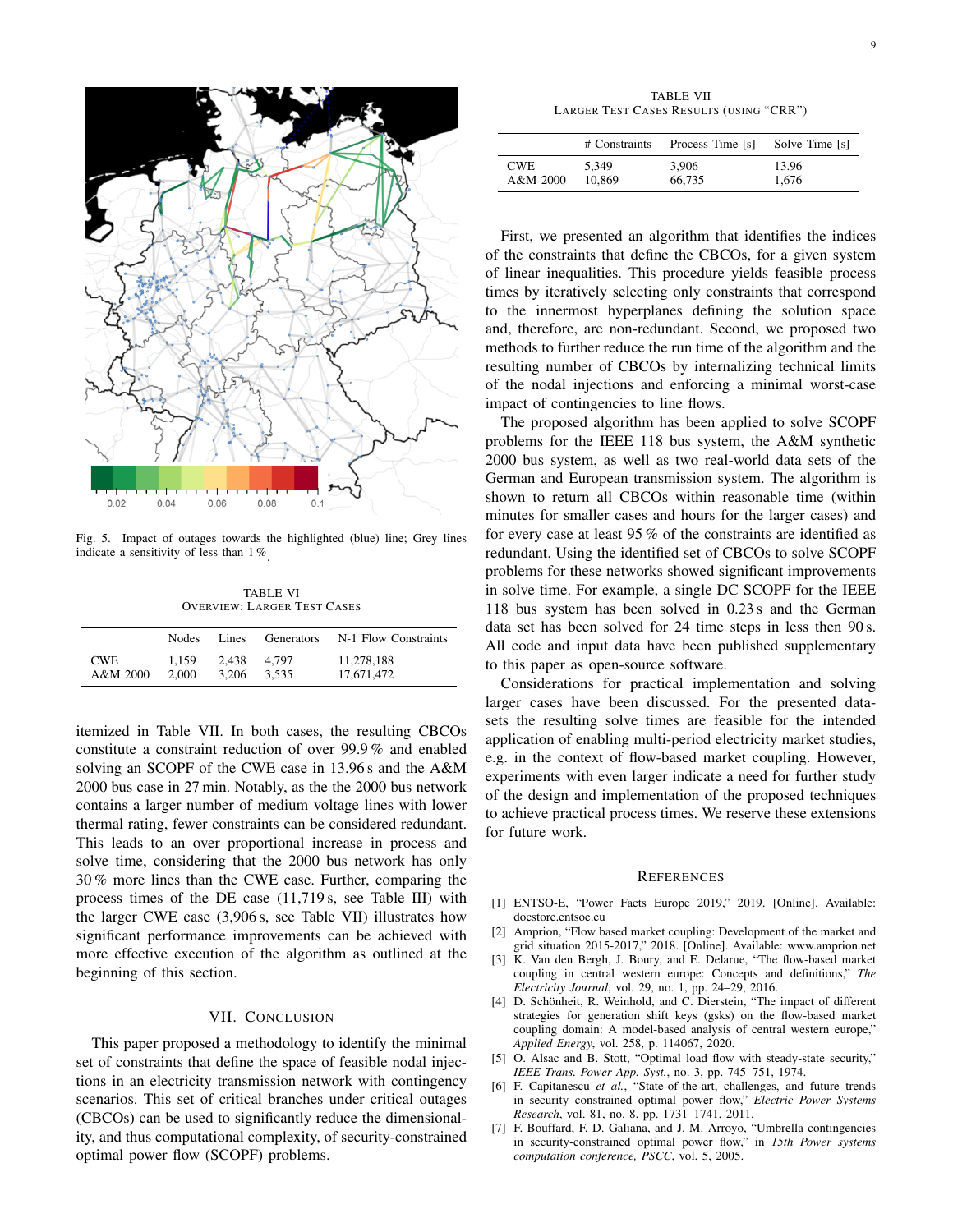- [8] B. Stott and E. Hobson, "Power system security control calculations using linear programming, Part I & II," *IEEE Trans. Power App. Syst.*, no. 5, pp. 1713–1720, 1978.
- [9] A. J. Wood and B. F. Wollenberg, *Power generation, operation, and control*. John Wiley & Sons, 1996.
- [10] V. Brandwajn, "Efficient bounding method for linear contingency analysis," *IEEE Trans. Power Syst.*, vol. 3, no. 1, pp. 38–43, 1988.
- [11] S. Fliscounakis et al., "Contingency ranking with respect to overloads in very large power systems taking into account uncertainty, preventive, and corrective actions," *IEEE Trans. Power Syst.*, vol. 28, no. 4, pp. 4909–4917, 2013.
- [12] F. Capitanescu and L. Wehenkel, "A new iterative approach to the corrective security-constrained optimal power flow problem," *IEEE Trans. Power Syst.*, vol. 23, no. 4, pp. 1533–1541, 2008.
- [13] E. Karangelos and L. Wehenkel, "An iterative ac-scopf approach managing the contingency and corrective control failure uncertainties with a probabilistic guarantee," *IEEE Trans. Power Syst.*, vol. 34, no. 5, pp. 3780–3790, 2019.
- [14] Y. Li and J. D. McCalley, "Decomposed scopf for improving efficiency," *IEEE Trans. Power Syst.*, vol. 24, no. 1, pp. 494–495, 2008.
- [15] D. Phan and J. Kalagnanam, "Some efficient optimization methods for solving the security-constrained optimal power flow problem," *IEEE Transactions on Power Systems*, vol. 29, no. 2, pp. 863–872, 2013.
- [16] Y. Dvorkin et al., "Optimizing primary response in preventive securityconstrained optimal power flow," *IEEE Systems Journal*, vol. 12, no. 1, pp. 414–423, 2016.
- [17] A. Velloso, P. Van Hentenryck, and E. S. Johnson, "An exact and scalable problem decomposition for security-constrained optimal power flow," *arXiv preprint arXiv:1910.03685*, 2019.
- [18] S. Chakrabarti et al., "Security constrained optimal power flow via proximal message passing," in *2014 Clemson University Power Systems Conference*. IEEE, 2014, pp. 1–8.
- [19] S. Chakrabarti and R. Baldick, "Look-ahead scopf (lascopf) for tracking demand variation via auxiliary proximal message passing (apmp) algorithm," *International Journal of Electrical Power & Energy Systems*, vol. 116, p. 105533, 2020.
- [20] F. Thams *et al.*, "Data-driven security-constrained opf," in *10th Bulk Power Systems Dynamics and Control Symposium*, 2017.
- [21] L. Halilbašić et al., "Data-driven security-constrained ac-opf for operations and markets," in *2018 Power Systems Computation Conference (PSCC)*. IEEE, 2018, pp. 1–7.
- [22] Q. Zhai *et al.*, "Fast identification of inactive security constraints in scuc problems," *IEEE Trans. Power Syst.*, vol. 25, no. 4, pp. 1946–1954, 2010.
- [23] B. Hua et al., "Eliminating redundant line flow constraints in composite system reliability evaluation," *IEEE Trans. Power Syst.*, vol. 28, no. 3, pp. 3490–3498, 2013.
- [24] L. A. Roald and D. K. Molzahn, "Implied constraint satisfaction in power system optimization: The impacts of load variations," in *2019 57th Annual Allerton Conference on Communication, Control, and Computing (Allerton)*. IEEE, 2019, pp. 308–315.
- [25] S. Pineda, J. M. Morales, and A. Jimenez-Cordero, "Data-driven screening of network constraints for unit commitment," *IEEE Trans. Power Syst.*, pp. 1–1, 2020.
- [26] R. Madani, J. Lavaei, and R. Baldick, "Constraint screening for security analysis of power networks," *IEEE Trans. Power Syst.*, vol. 32, no. 3, pp. 1828–1838, 2016.
- [27] S. Zhang *et al.*, "A data-aided security constraint prescreening technique and application to real-world system," in *2019 North American Power Symposium (NAPS)*. IEEE, 2019, pp. 1–6.
- [28] A. J. Ardakani and F. Bouffard, "Identification of umbrella constraints in dc-based security-constrained optimal power flow," *IEEE Trans. Power Syst.*, vol. 28, no. 4, pp. 3924–3934, 2013.
- [29] ——, "Acceleration of umbrella constraint discovery in generation scheduling problems," *IEEE Trans. Power Syst.*, vol. 30, no. 4, pp. 2100– 2109, 2014.
- [30] ——, "Prediction of umbrella constraints," in *2018 Power Systems Computation Conference (PSCC)*. IEEE, 2018, pp. 1–7.
- [31] K. L. Clarkson, "More output-sensitive geometric algorithms," in *Ann. Symp. on Foundations of Comp. Science*. IEEE, 1994, pp. 695–702.
- [32] R. Weinhold and R. Mieth. (2019) Power Market Tool POMATO. [Online]. Available: \url{github.com/richard-weinhold/pomato}
- [33] K. Fukuda, "Lecture: Polyhedral computation, spring 2016," *Institute for Operations Research and Institute of Theoretical Computer Science. ETH Zurich. Available online at www.inf.ethz.ch*, 2016.
- [34] M. Szedlak, "Redundancy in linear systems: Combinatorics, algorithms and analysis," Ph.D. dissertation, ETH Zürich, 2017.
- [35] D. Bienstock, *Electrical Transmission System Cascades and Vulnerability: An Operations Research Viewpoint*. SIAM, 2016, vol. 22.
- [36] R. D. Christie, "IEEE PES Power Grid Library Optimal Power Flow - v19.01," github.com/power-grid-lib/, 2019.
- [37] I. Dunning, J. Huchette, and M. Lubin, "Jump: A modeling language for math. optimization," *SIAM Review*, vol. 59, no. 2, pp. 295–320, 2017.
- [38] Gurobi Optimization, LLC, "Gurobi optimizer reference manual," 2018. [Online]. Available: http://www.gurobi.com
- [39] Open Power System Data. (2018) Power plants database. [Online]. Available: data.open-power-system-data.org
- [40] F. Kunz *et al.*, "Electricity, Heat and Gas Sector Data for Modelling the German System," DIW Berlin, Tech. Rep. 92, 2017. [Online]. Available: www.diw.de
- [41] A. B. Birchfield *et al.*, "Grid Structural Characteristics as Validation Criteria for Synthetic Networks," *IEEE Trans. on Power Syst.*, vol. 32, no. 4, pp. 3258–3265, 2017.
- [42] Jiachun Guo *et al.*, "Direct calculation of line outage distribution factors," *IEEE Trans. Power Sys.*, vol. 24, no. 3, pp. 1633–1634, 2009.

#### APPENDIX

#### *A. PTDF Derivation*

Assuming that voltage magnitudes are fixed, phase angle differences between neighbouring nodes are small and reactance dominates resistance on all lines, the active power flow on line  $l$  from node  $s$  to node  $r$  can be written in terms of the phase angle difference between those nodes such that

$$
f_{t,l} = (x_{t,l})^{-1} (\theta_{t,s} - \theta_{t,r}), \tag{A.1}
$$

where  $\theta_{t,n}$  is the voltage angle at node n at time t and we define  $\theta_t$  to collect all  $\theta_{t,n}$ ,  $n \in \mathcal{N}$ . All nodal injections and power flows are balanced such that:

$$
x_{t,n} = \sum_{\mathcal{L}_n} f_{t,l},\tag{A.2}
$$

where  $\mathcal{L}_n$  is the set of lines connected to node *n*. Defining incidence matrix  $A \in \{-1, 0, 1\}^{L \times N}$  such that all entries are zero except  $A_{(l,n)} = 1$  if node *n* is the sending node of line l and  $A_{(l,n)} = -1$  if n is the receiving node of line l (A.1) and (A.2) can be written in their vector forms as

$$
f_t = X^{-1}A\theta_t = B^{(f)}\theta_t, \tag{A.3}
$$

$$
x_t = A^{\top} X^{-1} A \theta_t = B^{(n)} \theta_t,
$$
 (A.4)

where diagonal matrix  $X \in \mathbb{F}^{L \times L}$  collects line reactances such that  $X_{(l,l)} = 1/b_l, \forall l \in \mathcal{L}$  and  $B^{(f)} \in \mathbb{R}^{L \times N}, B^{(n)} \in \mathbb{R}^{N \times N}$ is the line and bus susceptance matrix, respectively. Next, because (A.1) is based on angle *differences*, we define a reference (slack) node with fixed phase angle. Without loss of generality we choose the index of the slack node to be  $n_{\text{slack}} = 1$ . Then  $B^0 \in \mathbb{R}^{L \times N}$  is defined by:

$$
B^{0} = B^{(f)} \begin{bmatrix} 0 & 0 \\ 0 & (\tilde{B}^{(n)})^{-1} \end{bmatrix} =: B^{(f)} \hat{B} \qquad (A.5)
$$

where  $\tilde{B}^{(n)} \in \mathbb{S}^{N-1}$  is the bus susceptance matrix without the row and column associated with the slack bus (first row and first column in our case).